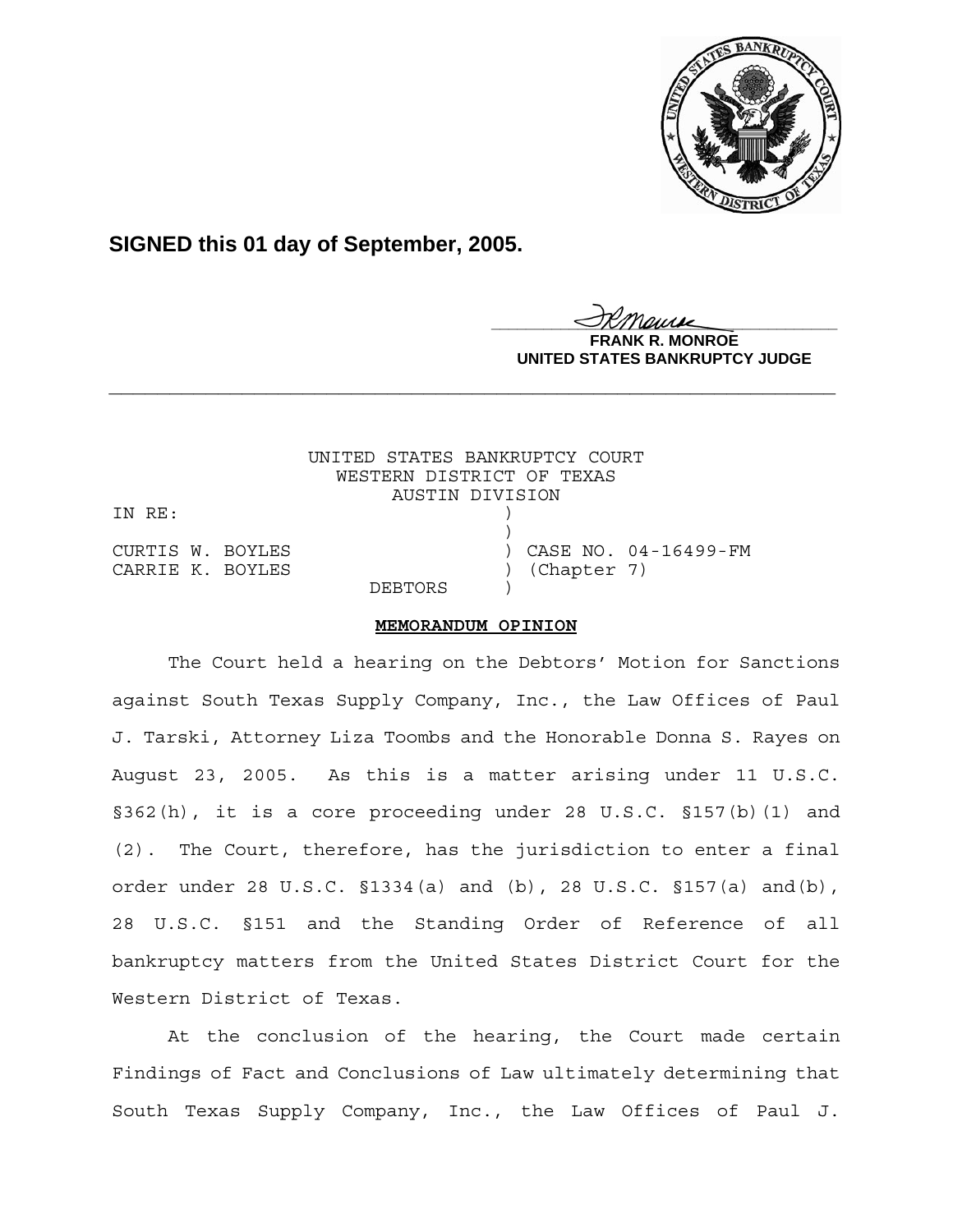Tarski, and Attorney Liza Toombs had wilfully violated the stay imposed by 11 U.S.C. §362. The Honorable Donna S. Rayes had been dismissed previously from the proceeding. The Court retained for review the amount of attorney's fees to be awarded. The Court ruled that actual damages were appropriate but punitive damages were not under these circumstances.

As an additional Finding of Fact, the Court herein finds that the demand by Liza Toombs as the agent of the Law Offices of Paul J. Tarski and as counsel for South Texas Supply Company, Inc. for payment of \$1,700.00 from Curtis W. Boyles in order to assist in his release from jail violated the stay because such \$1,700.00 payment would have reduced the amount of the judgment he personally owed to South Texas Supply Company, Inc. by such \$1,700.00.

The Court has reviewed the fee application and finds that an excessive amount of time was spent on research and that the inclusion of the Honorable Donna S. Rayes as a respondent was needless and without any reasonable justification under the facts of the case and in light of the law of judicial immunity that exists in the State of Texas. Additionally, there were too many people working on this rather simple matter. In specific, the Court allows the fees attributable to the services of Kell Mercer rendered on December 27, 2004 in getting Mr. Boyles out of jail in the amount of \$877.50. The Court allows the time of Mr. Lynn Butler on December 27, 2004 resulting in fees in the amount of \$720.00 and on December 28, 2004 resulting in fees in the amount of \$450.00. The time spent in January 2005 is excessive and is reduced to a lump sum of \$2,500.00. The time spent in March 2005